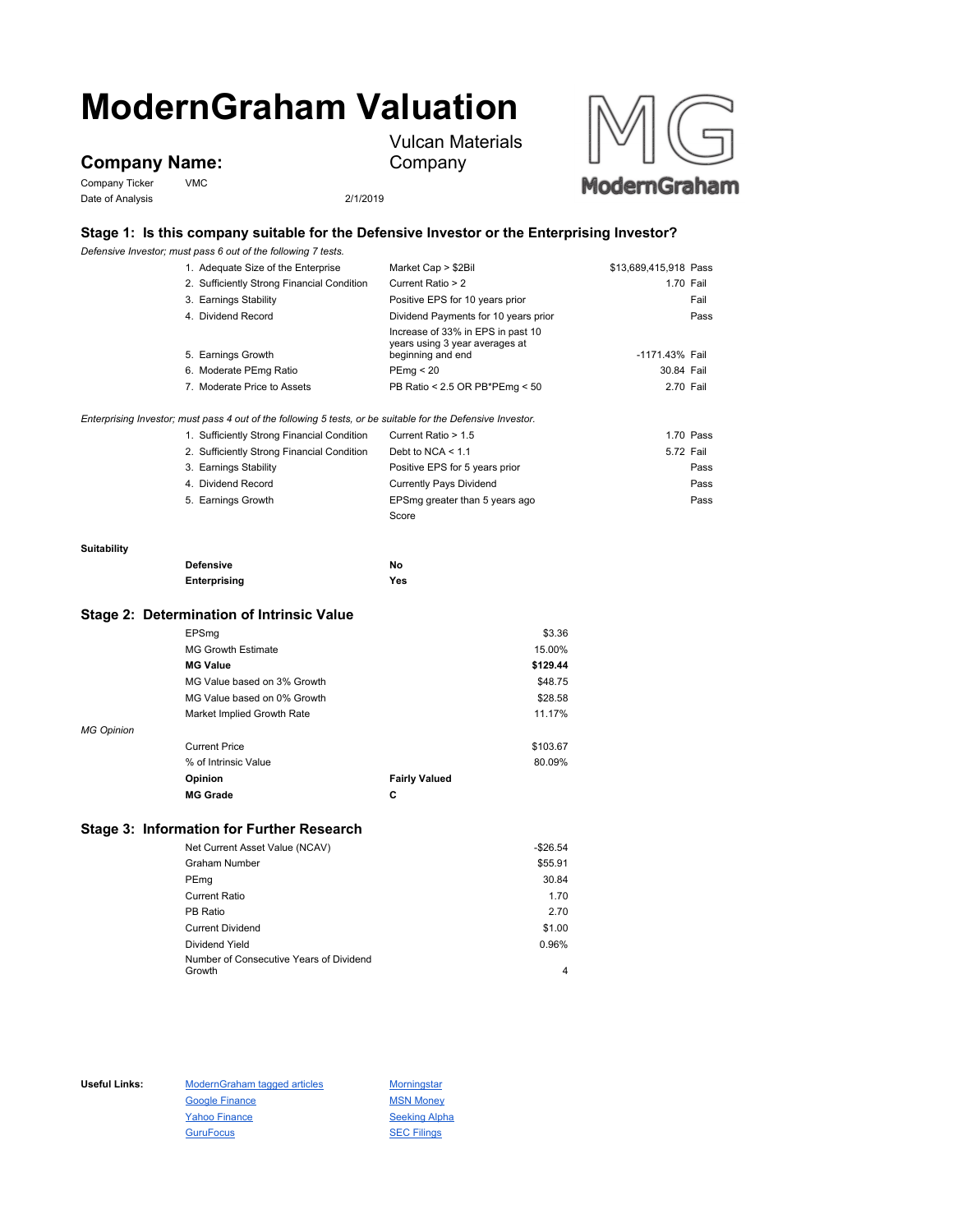| <b>EPS History</b> |          | <b>EPSmg History</b>                 |                 |
|--------------------|----------|--------------------------------------|-----------------|
| Next Fiscal Year   |          |                                      |                 |
| Estimate           |          | \$3.70 Next Fiscal Year Estimate     | \$3.36          |
| Dec2017            | \$4.46   | Dec2017                              | \$2.86          |
| Dec2016            | \$3.09   | Dec2016                              | \$1.77          |
| Dec2015            | \$1.64   | Dec2015                              | \$0.90          |
| Dec2014            | \$1.54   | Dec2014                              | \$0.36          |
| Dec2013            | \$0.19   | Dec2013                              | $-$0.24$        |
| Dec2012            | $-$0.41$ | Dec2012                              | $-$0.40$        |
| Dec2011            | $-$0.55$ | Dec2011                              | $-$0.03$        |
| Dec2010            | $-$0.75$ | Dec2010                              | \$0.74          |
| Dec2009            | \$0.25   | Dec2009                              | \$1.87          |
| Dec2008            | \$0.01   | Dec2008                              | \$2.84          |
| Dec2007            | \$4.54   | Dec2007                              | \$4.01          |
| Dec2006            | \$4.71   | Dec2006                              | \$3.49          |
| Dec2005            | \$3.74   | Dec2005                              | \$2.73          |
| Dec2004            | \$2.77   | Dec2004                              | \$2.20          |
| Dec2003            | \$1.90   | Dec2003                              | \$1.95          |
| Dec2002            | \$1.66   | Dec2002                              | \$2.04          |
| Dec2001            |          | \$2.17 Balance Sheet Information     | 9/1/2018        |
| Dec2000            |          | \$2.16 Total Current Assets          | \$1,175,912,000 |
| Dec1999            |          | \$2.35 Total Current Liabilities     | \$690,415,000   |
| Dec1998            |          | \$2.50 Long-Term Debt                | \$2,778,129,000 |
|                    |          | <b>Total Assets</b>                  | \$9,875,635,000 |
|                    |          | Intangible Assets                    | \$4,268,969,000 |
|                    |          | <b>Total Liabilities</b>             | \$4,729,846,000 |
|                    |          | Shares Outstanding (Diluted Average) | 133,894,000     |